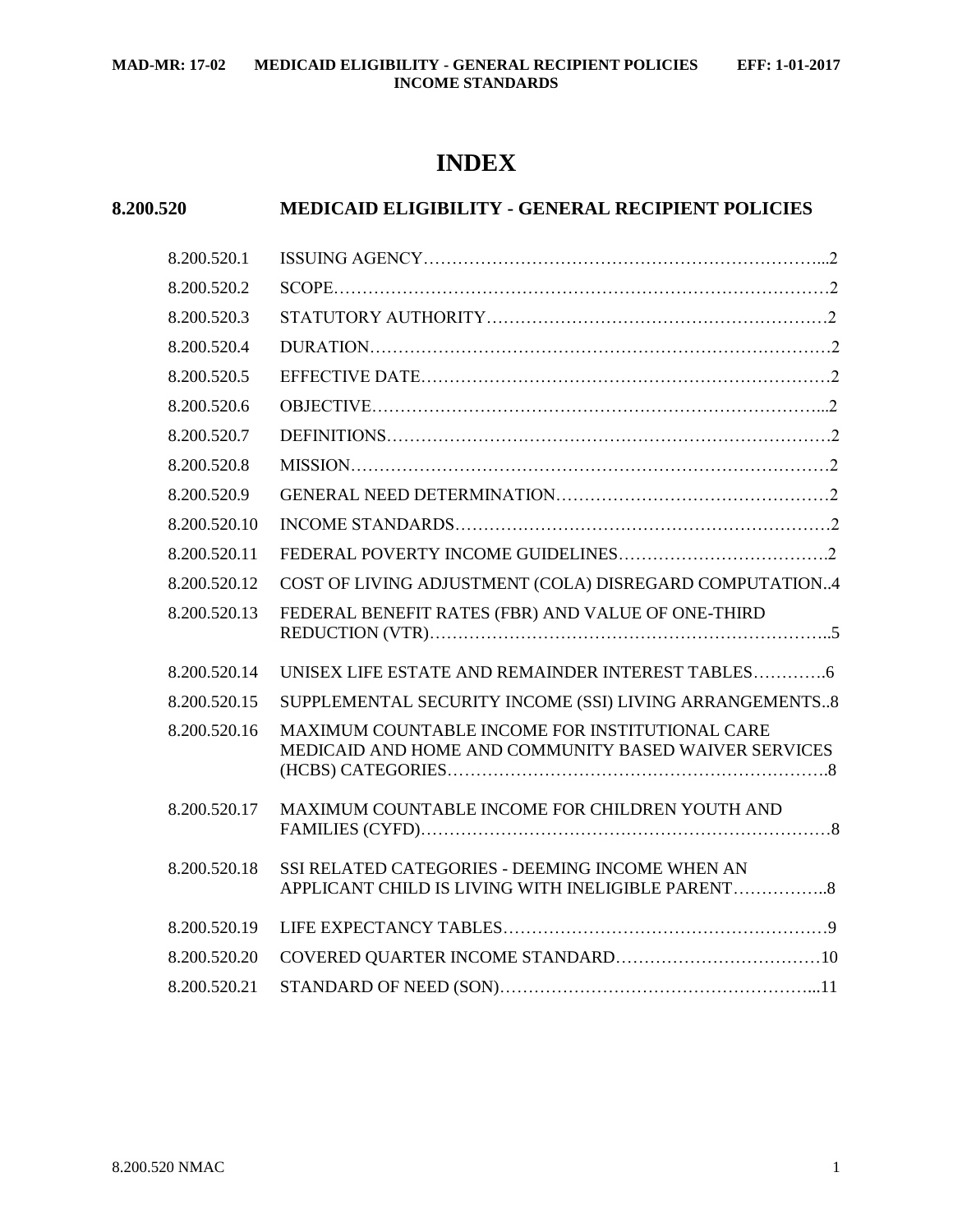## **TITLE 8 SOCIAL SERVICES CHAPTER 200 MEDICAID ELIGIBILITY - GENERAL RECIPIENT RULES PART 520 INCOME STANDARDS**

<span id="page-1-0"></span>**8.200.520.1 ISSUING AGENCY:** New Mexico Human Services Department (HSD). [8.200.520.1 NMAC - Rp, 8.200.520.1 NMAC, 8/28/2015]

<span id="page-1-1"></span>**8.200.520.2 SCOPE:** The rule applies to the general public. [8.200.520.2 NMAC - Rp, 8.200.520.2 NMAC, 8/28/2015]

<span id="page-1-2"></span>**8.200.520.3 STATUTORY AUTHORITY:** The New Mexico medicaid program and other health care programs are administered pursuant to regulations promulgated by the federal department of health and human services under Title XIX of the Social Security Act as amended or by state statute. See Section 27-1-12 et seq. NMSA 1978.

[8.200.520.3 NMAC - Rp, 8.200.520.3 NMAC, 8/28/2015]

<span id="page-1-3"></span>**8.200.520.4 DURATION:** Permanent.

[8.200.520.4 NMAC - Rp, 8.200.520.4 NMAC, 8/28/2015]

<span id="page-1-4"></span>**8.200.520.5 EFFECTIVE DATE:** August 28, 2015, unless a later date is cited at the end of a section. [8.200.520.5 NMAC - Rp, 8.200.520.5 NMAC, 8/28/2015]

<span id="page-1-5"></span>**8.200.520.6 OBJECTIVE:** The objective of this rule is to provide specific instructions when determining eligibility for the medicaid program and other health care programs. Generally, applicable eligibility rules are detailed in the medical assistance division (MAD) eligibility policy manual, specifically 8.200.400 NMAC, *General Medicaid Eligibility*. Processes for establishing and maintaining MAD eligibility are detailed in the income support division (ISD) general provisions 8.100 NMAC, *General Provisions for Public Assistance Programs*. [8.200.520.6 NMAC - Rp, 8.200.520.6 NMAC, 8/28/2015]

#### <span id="page-1-6"></span>**8.200.520.7 DEFINITIONS: [RESERVED]**

#### <span id="page-1-7"></span>**8.200.520.8 MISSION: [RESERVED]**

[8.200.520.8 NMAC - Rp, 8.200.520.8 NMAC, 8/28/2015; Repealed/E, 4/1/2016]

<span id="page-1-8"></span>**8.200.520.9 GENERAL NEED DETERMINATION:** To be medical assistance division (MAD) eligible, an applicant or a re-determining eligible recipient must meet specific income and as applicable, resource standards. [8.200.520.9 NMAC - Rp, 8.200.520.9 NMAC, 8/28/2015]

<span id="page-1-9"></span>**8.200.520.10 INCOME STANDARDS:** This part contains the federal income poverty rate tables for use with all eligibility categories, cost of living (COLA) disregard calculations and other applicable income tables. [8.200.520.10 NMAC - Rp, 8.200.520.10 NMAC, 8/28/2015]

#### <span id="page-1-10"></span>**8.200.520.11 FEDERAL POVERTY INCOME GUIDELINES:**

| А. | One hundred percent federal poverty limits (FPL): |                                                           |
|----|---------------------------------------------------|-----------------------------------------------------------|
|    | Size of budget group                              | FPL per month                                             |
|    |                                                   | \$990                                                     |
|    |                                                   | \$1,335                                                   |
|    | 3                                                 | \$1,680                                                   |
|    | 4                                                 | \$2,025                                                   |
|    | 5                                                 | \$2,370                                                   |
|    | 6                                                 | \$2,715                                                   |
|    |                                                   | \$3,061                                                   |
|    | 8                                                 | \$3,408                                                   |
|    |                                                   | Add \$347 for each additional person in the budget group. |
|    |                                                   |                                                           |

\*Use only these two standards for the qualified medicare beneficiary (QMB) program.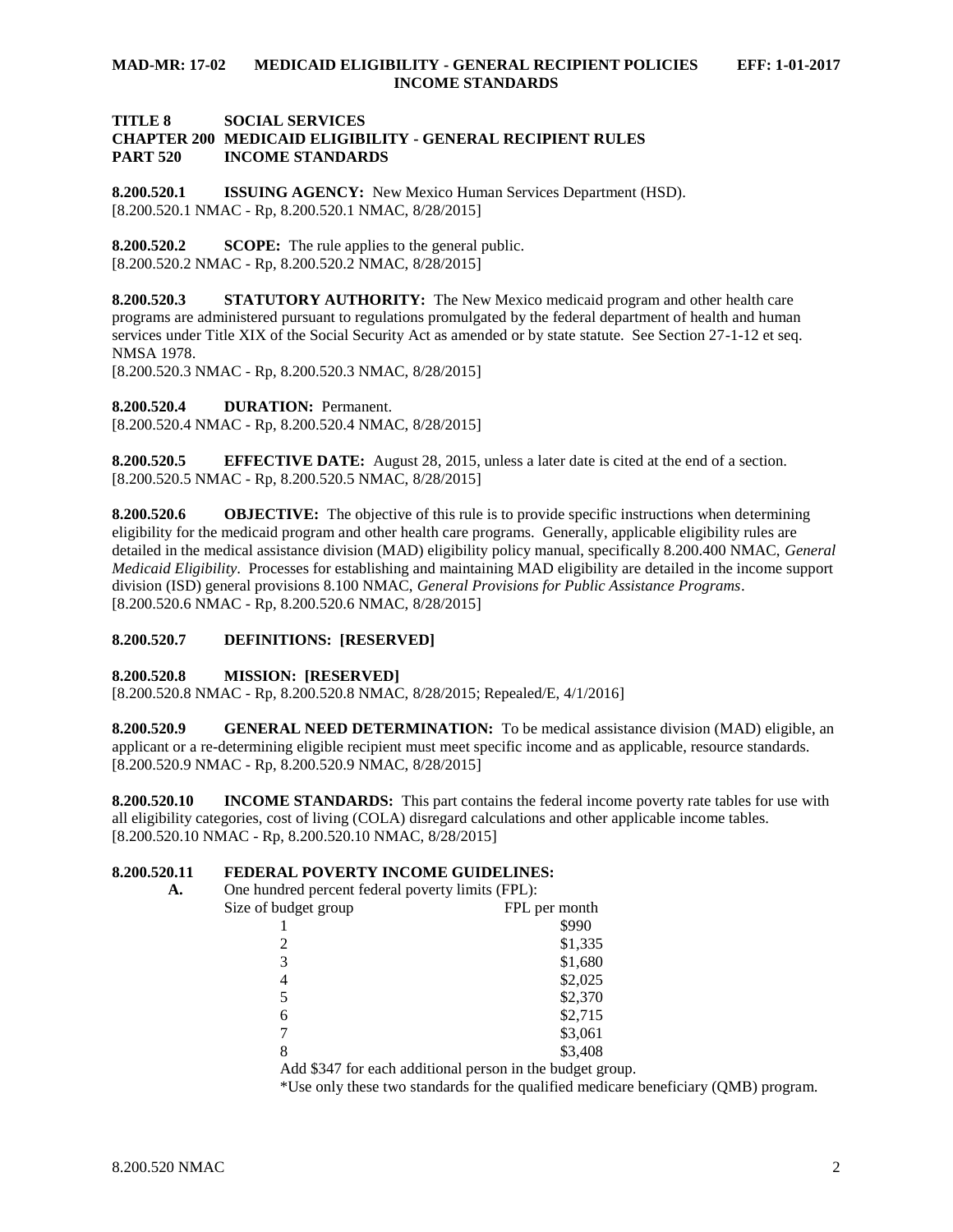**B.** One hundred twenty percent FPL: This income level is used only in the determination of the maximum income limit for specified low income medicare beneficiaries (SLIMB) applicants or eligible recipients.

Applicant or eligible recipient Amount

- 1. Individual At least \$990 per month but no more than \$1,188 per month.
	-

2. Couple At least \$1,335 per month but no more than \$1,602 per month.

applicant with an ineligible spouse when income is deemed.

**C.** One hundred thirty-three percent FPL:

| Size of budget group | FPL per month |
|----------------------|---------------|
|                      | \$1,317       |
| 2                    | \$1,776       |
| 3                    | \$2,235       |
| 4                    | \$2,694       |
|                      | \$3,153       |
| 6                    | \$3,611       |
|                      | \$4,071       |
|                      | \$4,532       |
|                      |               |

Add \$461 for each additional person in the budget group.

**D.** One hundred thirty-five percent FPL: This income level is used only in the determination of the maximum income limit for a qualified individual 1 (QI1) applicant or eligible recipient. For purposes of this eligibility calculation, "couple" means an applicant couple or an applicant with an ineligible spouse when income is deemed. The following income levels apply:

|    | Applicant or eligible recipient                           | Amount                                                         |
|----|-----------------------------------------------------------|----------------------------------------------------------------|
|    | Individual<br>1.                                          | At least \$1,188 per month but no more than \$1,337 per month. |
|    | 2.<br>Couple                                              | At least \$1,602 per month but no more than \$1,803 per month. |
| E. | One hundred eighty-five percent FPL:                      |                                                                |
|    | Size of budget group                                      | FPL per month                                                  |
|    | 1                                                         | \$1,832                                                        |
|    |                                                           | \$2,470                                                        |
|    | $\frac{2}{3}$                                             | \$3,108                                                        |
|    | $\overline{\mathcal{L}}$                                  | \$3,747                                                        |
|    | 5                                                         | \$4,385                                                        |
|    | 6                                                         | \$5,023                                                        |
|    | $\overline{7}$                                            | \$5,663                                                        |
|    | 8                                                         | \$6,304                                                        |
|    | Add \$641 for each additional person in the budget group. |                                                                |
| F. | Two hundred percent FPL:                                  |                                                                |
|    | Size of budget group                                      | FPL per month                                                  |
|    | 1                                                         | \$1,980                                                        |
|    | $\overline{\mathbf{c}}$                                   | \$2,670                                                        |
|    | 3                                                         | \$3,360                                                        |
|    | $\overline{\mathcal{L}}$                                  | \$4,050                                                        |
|    | 5                                                         | \$4,740                                                        |
|    | 6                                                         | \$5,430                                                        |
|    | $\overline{7}$                                            | \$6,122                                                        |
|    | 8                                                         | \$6,815                                                        |
|    | Add \$693 for each additional person in the budget group. |                                                                |
| G. | Two hundred thirty-five percent FPL:                      |                                                                |
|    | Size of budget group                                      | FPL per month                                                  |
|    |                                                           | \$2,327                                                        |
|    | $\overline{\mathbf{c}}$                                   | \$3,138                                                        |
|    | 3                                                         | \$3,948                                                        |
|    | $\overline{4}$                                            | \$4,759                                                        |
|    | 5                                                         | \$5,570                                                        |
|    | 6                                                         | \$6,381                                                        |
|    | $\overline{7}$                                            | \$7,193                                                        |

8.200.520 NMAC 3

For purposes of this eligibility calculation, "couple" means an applicant couple or an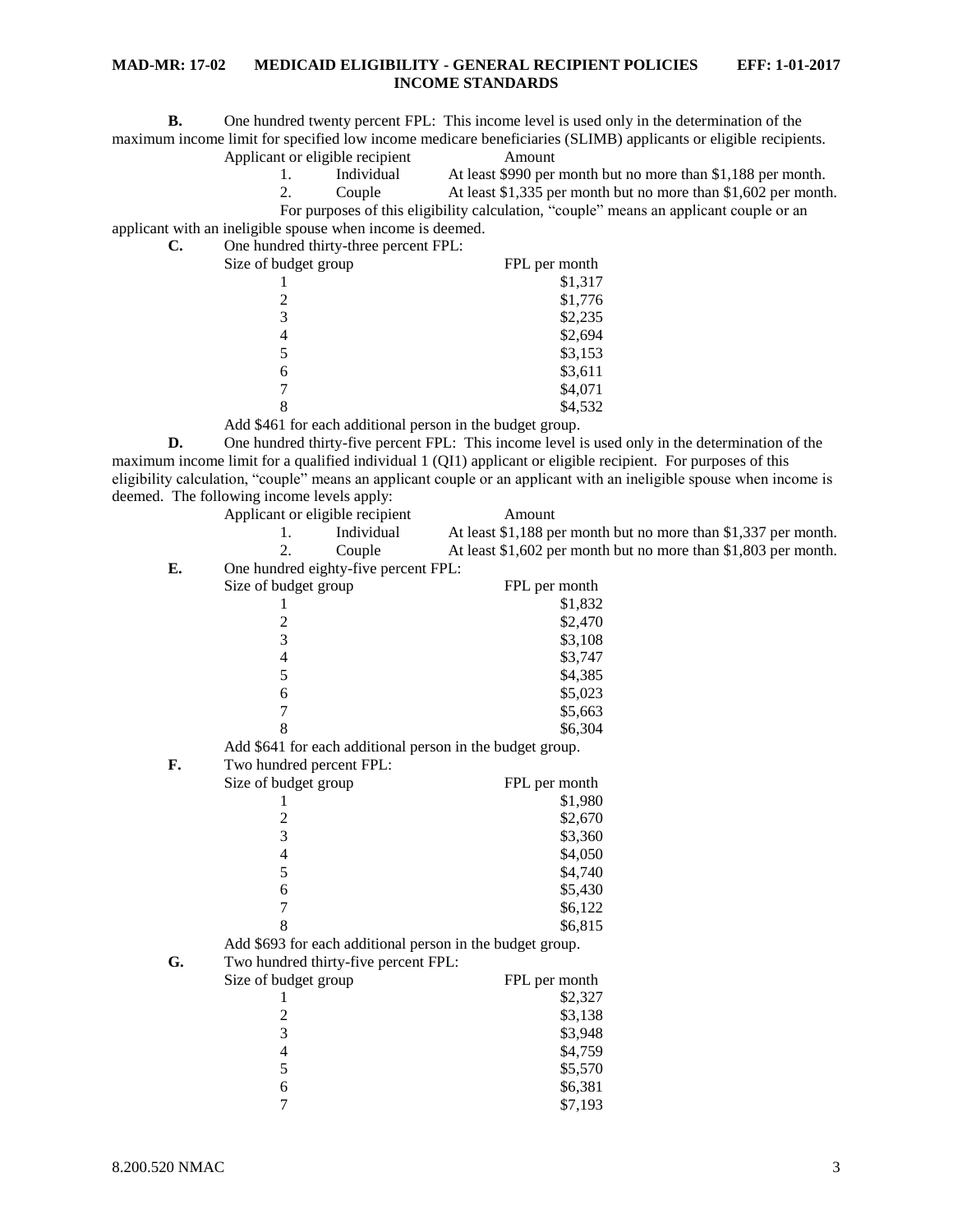|    |                                                           | \$8,008       |
|----|-----------------------------------------------------------|---------------|
|    | Add \$815 for each additional person in the budget group. |               |
| Н. | Two hundred fifty percent FPL:                            |               |
|    | Size of budget group                                      | FPL per month |
|    |                                                           | \$2,475       |
|    |                                                           | \$3,338       |
|    | 3                                                         | \$4,200       |
|    | 4                                                         | \$5,063       |
|    |                                                           | \$5,925       |
|    | 6                                                         | \$6,788       |
|    |                                                           | \$7,653       |
|    | 8                                                         | \$8,519       |

Add \$866 for each additional person in the budget group.

[8.200.520.11 NMAC - Rp, 8.200.520.11 NMAC, 8/28/2015; A/E, 4/1/2016]

## <span id="page-3-0"></span>**8.200.520.12 COST OF LIVING ADJUSTMENT (COLA) DISREGARD COMPUTATION:** The

countable social security benefit without the COLA is calculated using the COLA increase table as follows: **A.** divide the current gross social security benefit by the COLA increase in the most current year; the

result is the social security benefit before the COLA increase;

**B.** divide the result from Subsection A above by the COLA increase from the previous period or year; the result is the social security benefit before the increase for that period or year; and

**C.** repeat Subsection B above for each year, through the year that the applicant or eligible recipient received both social security benefits and supplemental security income (SSI); the final result is the countable social security benefit.

|                         |                 | COLA Increase and disregard table |                    |  |  |
|-------------------------|-----------------|-----------------------------------|--------------------|--|--|
|                         | Period and year | COLA increase                     | $=$ benefit before |  |  |
| 1                       | 2017 Jan - Dec  | 0.3                               | Jan 17             |  |  |
| $\overline{2}$          | 2016 Jan - Dec  | $\theta$                          | Jan $16$           |  |  |
| 3                       | 2015 Jan - Dec  | 1.017                             | Jan $15$           |  |  |
| $\overline{\mathbf{4}}$ | 2014 Jan - Dec  | 1.015                             | Jan 14             |  |  |
| $\overline{5}$          | 2013 Jan - Dec  | 1.017                             | Jan 13             |  |  |
| 6                       | 2012 Jan - Dec  | 1.037                             | Jan $12$           |  |  |
| 7                       | 2011 Jan - Dec  | $\theta$                          | Jan 11             |  |  |
| 8                       | 2010 Jan - Dec  | 1                                 | Jan 10             |  |  |
| 9 <sup>1</sup>          | 2009 Jan - Dec  | 1                                 | Jan 09             |  |  |
| 10                      | 2008 Jan - Dec  | 1.058                             | Jan <sub>08</sub>  |  |  |
| 11                      | 2007 Jan - Dec  | 1.023                             | Jan 07             |  |  |
| 12                      | 2006 Jan - Dec  | 1.033                             | Jan 06             |  |  |
| 13                      | 2005 Jan - Dec  | 1.041                             | Jan <sub>05</sub>  |  |  |
| 14                      | 2004 Jan - Dec  | 1.027                             | Jan <sub>04</sub>  |  |  |
| 15                      | 2003 Jan - Dec  | 1.021                             | Jan <sub>03</sub>  |  |  |
| 16                      | 2002 Jan - Dec  | 1.014                             | Jan 02             |  |  |
| 17                      | 2001 Jan - Dec  | 1.026                             | Jan 01             |  |  |
| 18                      | 2000 Jan - Dec  | 1.035                             | Jan 00             |  |  |
| 19                      | 1999 Jan - Dec  | 1.025                             | Jan 99             |  |  |
| 20                      | 1998 Jan - Dec  | 1.013                             | Jan 98             |  |  |
| 21                      | 1997 Jan - Dec  | 1.021                             | Jan 97             |  |  |
| 22                      | 1996 Jan - Dec  | 1.029                             | Jan 96             |  |  |
| 23                      | 1995 Jan - Dec  | 1.026                             | Jan 95             |  |  |
| 24                      | 1994 Jan - Dec  | 1.028                             | Jan 94             |  |  |
| 25                      | 1993 Jan - Dec  | 1.026                             | Jan 93             |  |  |
|                         |                 |                                   |                    |  |  |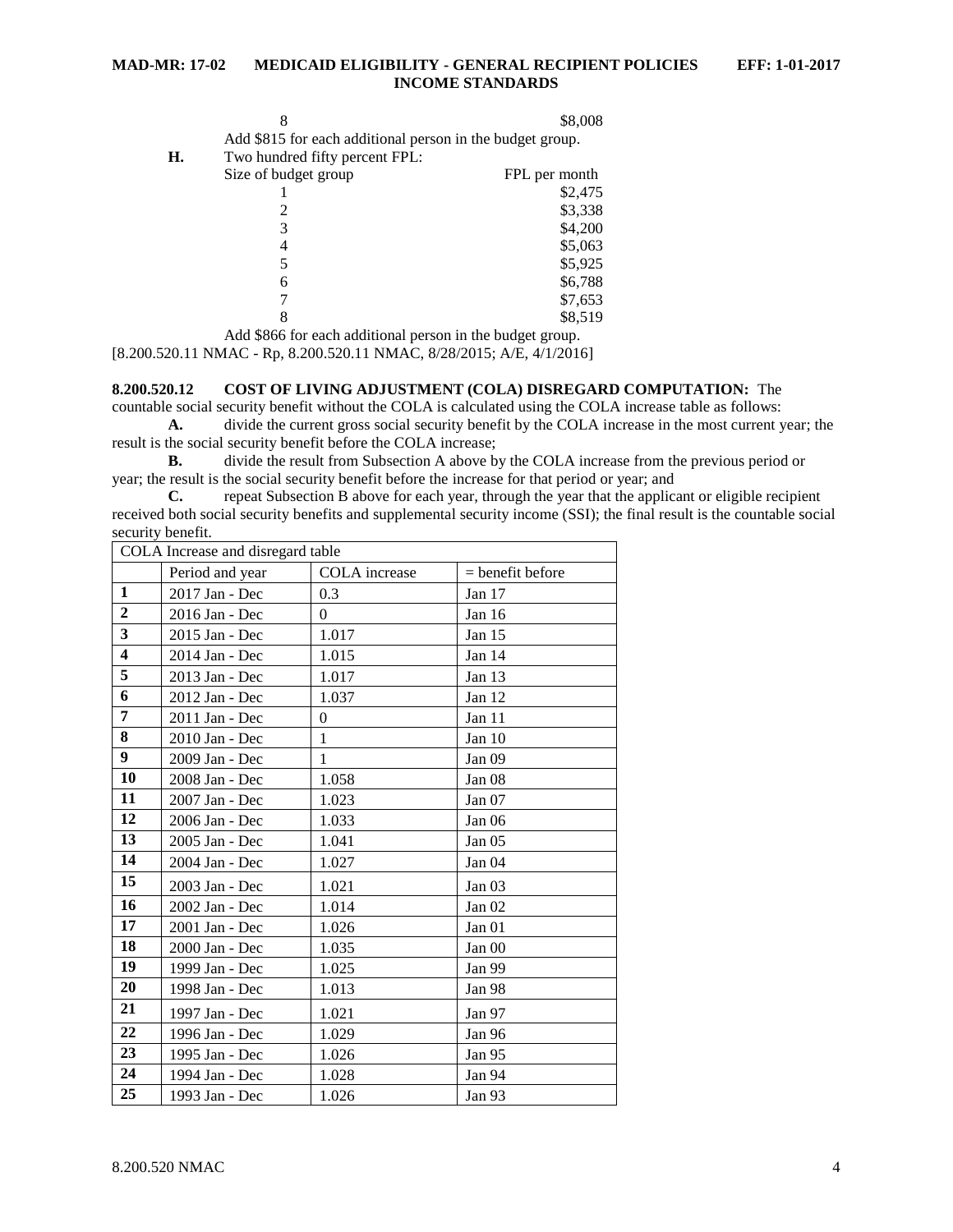| COLA Increase and disregard table |                     |                                              |                                                                                                                                                                                                                                                                                                                                                                                                |
|-----------------------------------|---------------------|----------------------------------------------|------------------------------------------------------------------------------------------------------------------------------------------------------------------------------------------------------------------------------------------------------------------------------------------------------------------------------------------------------------------------------------------------|
|                                   | Period and year     | COLA increase                                | $=$ benefit before                                                                                                                                                                                                                                                                                                                                                                             |
| 26                                | 1992 Jan - Dec      | 1.03                                         | Jan 92                                                                                                                                                                                                                                                                                                                                                                                         |
| 27                                | 1991 Jan - Dec      | 1.037                                        | Jan 91                                                                                                                                                                                                                                                                                                                                                                                         |
| 28                                | 1990 Jan - Dec      | 1.054                                        | Jan $90$                                                                                                                                                                                                                                                                                                                                                                                       |
| 29                                | 1989 Jan - Dec      | 1.047                                        | Jan 89                                                                                                                                                                                                                                                                                                                                                                                         |
| 30                                | 1988 Jan - Dec      | 1.04                                         | Jan 88                                                                                                                                                                                                                                                                                                                                                                                         |
| 31                                | 1987 Jan - Dec      | 1.042                                        | Jan 87                                                                                                                                                                                                                                                                                                                                                                                         |
| 32                                | 1986 Jan - Dec      | 1.013                                        | Jan 86                                                                                                                                                                                                                                                                                                                                                                                         |
| 33                                | 1985 Jan - Dec      | 1.031                                        | Jan 85                                                                                                                                                                                                                                                                                                                                                                                         |
| 34                                | 1984 Jan - Dec      | 1.035                                        | Jan 84                                                                                                                                                                                                                                                                                                                                                                                         |
| 35                                | 1982 Jul - 1983 Dec | 1.035                                        | Jul 82                                                                                                                                                                                                                                                                                                                                                                                         |
| 36                                | 1981 Jul - 1982 Jun | 1.074                                        | <b>Jul 81</b>                                                                                                                                                                                                                                                                                                                                                                                  |
| 37                                | 1980 Jul - 1981 Jun | 1.112                                        | <b>Jul 80</b>                                                                                                                                                                                                                                                                                                                                                                                  |
| 38                                | 1979 Jul - 1980 Jun | 1.143                                        | Jul 79                                                                                                                                                                                                                                                                                                                                                                                         |
| $[39]$                            | 1978 Jul - 1979 Jun | 1.099                                        | Jul 78                                                                                                                                                                                                                                                                                                                                                                                         |
| 40                                | 1977 Jul - 1978 Jun | 1.065                                        | Jul 77                                                                                                                                                                                                                                                                                                                                                                                         |
| 41                                | 1977 Apr - 1977 Jun | 1.059<br>$0.200$ Faculture $\sim$ 0.20020015 | Apr 77<br>$\overline{a}$ $\overline{b}$ $\overline{c}$ $\overline{c}$ $\overline{c}$ $\overline{c}$ $\overline{c}$ $\overline{c}$ $\overline{c}$ $\overline{c}$ $\overline{c}$ $\overline{c}$ $\overline{c}$ $\overline{c}$ $\overline{c}$ $\overline{c}$ $\overline{c}$ $\overline{c}$ $\overline{c}$ $\overline{c}$ $\overline{c}$ $\overline{c}$ $\overline{c}$ $\overline{c}$ $\overline{$ |

[8.200.520.12 NMAC - Rp, 8.200.520.12 NMAC, 8/28/2015; A/E, 1/1/2016; A/E, 3/1/2017]

<span id="page-4-0"></span>

| 8.200.520.13      |            |             |            |               |             | FEDERAL BENEFIT RATES (FBR) AND VALUE OF ONE-THIRD REDUCTION (VTR): |
|-------------------|------------|-------------|------------|---------------|-------------|---------------------------------------------------------------------|
| Year              | Individual | Institution | Individual | Couple        | Institution | Couple                                                              |
|                   | <b>FBR</b> | <b>FBR</b>  | <b>VTR</b> | <b>FBR</b>    | <b>FBR</b>  | <b>VTR</b>                                                          |
| $1/89$ to $1/90$  | \$368      | \$30        | \$122.66   | \$553         | \$60        | \$184.33                                                            |
| $1/90$ to $1/91$  | \$386      | \$30        | \$128.66   | \$579         | \$60        | \$193.00                                                            |
| $1/91$ to $1/92$  | \$407      | \$30        | \$135.66   | \$610         | \$60        | \$203.33                                                            |
| $1/92$ to $1/93$  | \$422      | \$30        | \$140.66   | \$633         | \$60        | \$211.00                                                            |
| $1/93$ to $1/94$  | \$434      | \$30        | \$144.66   | \$652         | \$60        | \$217.33                                                            |
| $1/94$ to $1/95$  | \$446      | \$30        | \$148.66   | \$669         | \$60        | \$223.00                                                            |
| $1/95$ to $1/96$  | \$458      | \$30        | \$152.66   | \$687         | \$60        | \$229.00                                                            |
| $1/96$ to $1/97$  | \$470      | \$30        | \$156.66   | \$705         | \$60        | \$235.00                                                            |
| $1/97$ to $1/98$  | \$484      | \$30        | \$161.33   | \$726         | \$60        | \$242.00                                                            |
| 1/98 to 1/99      | \$494      | \$30        | \$164.66   | $\sqrt{$741}$ | \$60        | \$247.00                                                            |
| $1/99$ to $1/00$  | \$500      | \$30        | \$166.66   | \$751         | \$60        | \$250.33                                                            |
| $1/00$ to $1/01$  | \$512      | \$30        | \$170.66   | \$769         | \$60        | \$256.33                                                            |
| $1/01$ to $1/02$  | \$530      | \$30        | \$176.66   | \$796         | \$60        | \$265.33                                                            |
| $1/02$ to $1/03$  | \$545      | \$30        | \$181.66   | \$817         | \$60        | \$272.33                                                            |
| $1/03$ to $1/04$  | \$552      | \$30        | \$184.00   | \$829         | \$60        | \$276.33                                                            |
| $1/04$ to $1/05$  | \$564      | \$30        | \$188      | \$846         | \$60        | \$282.00                                                            |
| $1/05$ to $1/06$  | \$579      | \$30        | \$193      | \$869         | \$60        | \$289.66                                                            |
| $1/06$ to $1/07$  | \$603      | \$30        | \$201      | \$904         | \$60        | \$301.33                                                            |
| $1/07$ to $1/08$  | \$623      | \$30        | \$207.66   | \$934         | \$60        | \$311.33                                                            |
| $1/08$ to $1/09$  | \$637      | \$30        | \$212.33   | \$956         | \$60        | \$318.66                                                            |
| $1/09$ to $1/10$  | \$674      | \$30        | \$224.66   | \$1,011       | \$60        | \$337                                                               |
| $1/10$ to $1/11$  | \$674      | \$30        | \$224.66   | \$1,011       | \$60        | \$337                                                               |
| $1/11$ to $1/12$  | \$674      | \$30        | \$224.66   | \$1,011       | \$60        | \$337                                                               |
| $1/12$ to $1/13$  | \$698      | \$30        | \$232.66   | \$1,048       | \$60        | \$349.33                                                            |
| $1/13$ to $1/14$  | \$710      | \$30        | \$237      | \$1,066       | \$60        | \$355                                                               |
| $1/14$ to $1/15$  | \$721      | \$30        | \$240      | \$1082        | \$60        | \$361                                                               |
| $1/15$ to $12/15$ | \$733      | \$30        | \$244      | \$1,100       | \$60        | \$367                                                               |
| $1/16$ to $12/16$ | \$733      | \$30        | \$244      | \$1,100       | \$60        | \$367                                                               |
| $1/17$ to $12/17$ | \$735      | \$30        | \$245      | \$1,103       | \$60        | \$368                                                               |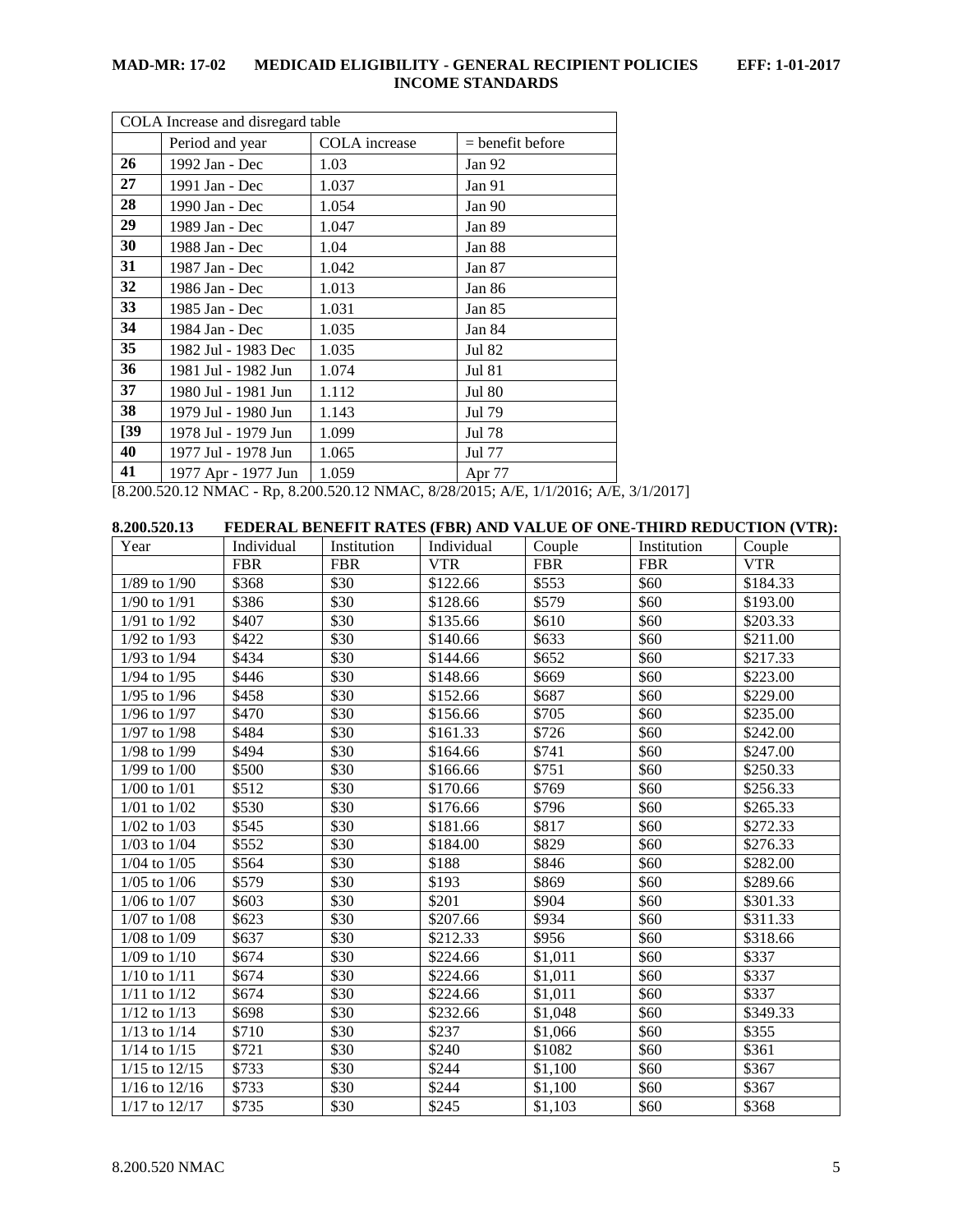- A. Ineligible child deeming allocation is \$350.00.<br>**B.** Part B premium is \$134.00 per month.
- **B.** Part B premium is \$134.00 per month.<br>**C.** VTR (value of one third reduction) is u

**C.** VTR (value of one third reduction) is used when an individual or a couple lives in the household of another and receives food and shelter from the household or when the individual or the couple is living on his or her own household but receiving support and maintenance from others.

**D.** The SSI resource standard is \$2000 for an individual and \$3000 for a couple. [8.200.520.13 NMAC - Rp, 8.200.520.13 NMAC, 8/28/2015; A/E, 1/1/2016; A/E, 3/1/2017]

<span id="page-5-0"></span>

| 8.200.520.14 |                  | UNISEX LIFE ESTATE AND REMAINDER INTEREST TABLES: |           |
|--------------|------------------|---------------------------------------------------|-----------|
|              | Age              | Life Estate                                       | Remainder |
|              | $\boldsymbol{0}$ | .97188                                            | .02812    |
|              | $\mathbf{1}$     | .98988                                            | .01012    |
|              | $\overline{2}$   | .99017                                            | .00983    |
|              | 3                | .99008                                            | .00992    |
|              | $\overline{4}$   | .98981                                            | .01019    |
|              | 5                | .98938                                            | .01062    |
|              | 6                | .98884                                            | .01116    |
|              | $\tau$           | .98822                                            | .01178    |
|              | 8                | .98748                                            | .01252    |
|              | 9                | .98663                                            | .01337    |
|              | 10               | .98565                                            | .01435    |
|              | 11               | .98453                                            | .01547    |
|              | 12               | .98329                                            | .01671    |
|              | 13               | .98198                                            | .01802    |
|              | 14               | .98066                                            | .01934    |
|              | 15               | .97937                                            | .02063    |
|              | 16               | .97815                                            | .02185    |
|              | 17               | .97700                                            | .02300    |
|              | 18               | .97590                                            | .02410    |
|              | 19               | .97480                                            | .02520    |
|              | 20               | .97365                                            | .02635    |
|              | 21               | .97245                                            | .02755    |
|              | 22               | .97120                                            | .02880    |
|              | 23               | .96986                                            | .03014    |
|              | 24               | .96841                                            | .03159    |
|              | 25               | .96678                                            | .03322    |
|              | 26               | .96495                                            | .03505    |
|              | 27               | .96290                                            | .03710    |
|              | 28               | .96062                                            | .03938    |
|              | 29               | .95813                                            | .04187    |
|              | 30               | .95543                                            | .04457    |
|              | 31               | .95243                                            | .04746    |
|              | 32               | .94942                                            | .05058    |
|              | 33               | .94608                                            | .05392    |
|              | 34               | .94250                                            | .05750    |
|              | 35               | .93868                                            | .06132    |
|              | 36               | .93460                                            | .06540    |
|              | 37               | .93026                                            | .06974    |
|              | 38               | .92567                                            | .07433    |
|              | 39               | .92083                                            | .07917    |
|              | 40               | .91571                                            | .08429    |
|              | 41               | .91030                                            | .08970    |
|              | 42               | .90457                                            | .09543    |
|              | 43               | .89855                                            | .10145    |
|              | 44               | .89221                                            | .10779    |
|              | 45               | .88558                                            | .11442    |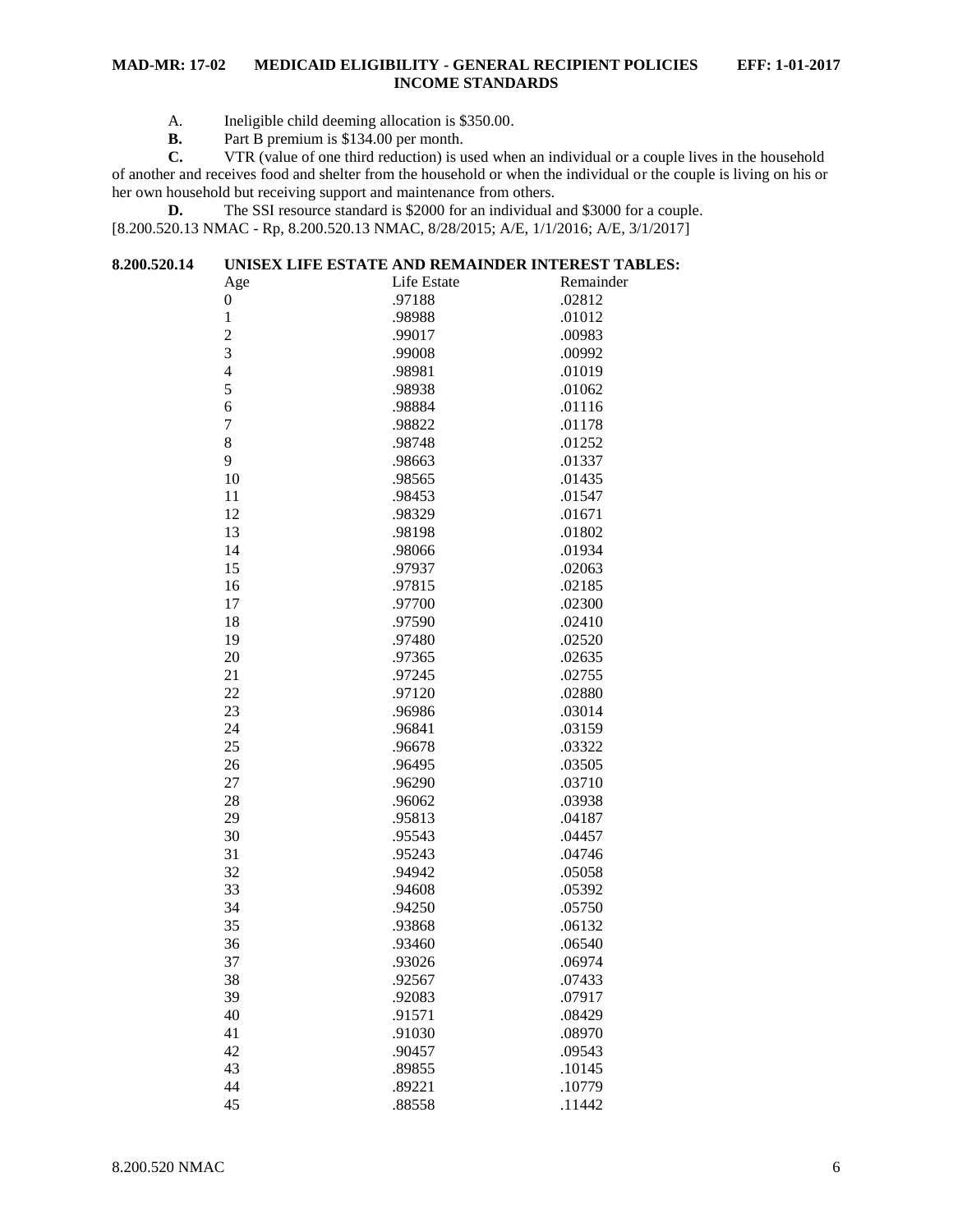| 46  | .87863 | .12137 |
|-----|--------|--------|
| 47  | .87137 | .12863 |
| 48  | .86374 | .13626 |
| 49  | .85578 | .14422 |
| 50  | .84743 | .15257 |
| 51  | .83674 | .16126 |
| 52  | .82969 | .17031 |
|     |        |        |
| 53  | .82028 | .17972 |
| 54  | .81054 | .18946 |
| 55  | .80046 | .19954 |
| 56  | .79006 | .20994 |
| 57  | .77931 | .22069 |
| 58  | .76822 | .23178 |
| 59  | .75675 | .24325 |
| 60  | .74491 | .25509 |
| 61  | .73267 | .26733 |
| 62  | .72002 | .27998 |
| 63  | .70696 | .29304 |
| 64  | .69352 | .30648 |
| 65  | .67970 | .32030 |
| 66  | .66551 | .33449 |
| 67  | .65098 | .34902 |
| 68  | .63610 | .36690 |
| 69  | .62086 | .37914 |
| 70  | .60522 | .39478 |
| 71  |        |        |
| 72  | .58914 | .41086 |
|     | .57261 | .42739 |
| 73  | .55571 | .44429 |
| 74  | .53862 | .46138 |
| 75  | .52149 | .47851 |
| 76  | .50441 | .49559 |
| 77  | .48742 | .51258 |
| 78  | .47049 | .52951 |
| 79  | .45357 | .54643 |
| 80  | .43659 | .56341 |
| 81  | .41967 | .58033 |
| 82  | .42095 | .59705 |
| 83  | .38642 | .61358 |
| 84  | 36998  | .63002 |
| 85  | .35359 | .64641 |
| 86  | .33764 | .66236 |
| 87  | .32262 | .67738 |
| 88  | .30859 | .69141 |
| 89  | .29526 | .70474 |
| 90  | .28221 | .71779 |
| 91  | .26955 | .73045 |
|     |        |        |
| 92  | .25771 | .74229 |
| 93  | .24692 | .75308 |
| 94  | .23728 | .76272 |
| 95  | .22887 | .77113 |
| 96  | .22181 | .77819 |
| 97  | .21550 | .78450 |
| 98  | .21000 | .79000 |
| 99  | .20486 | .79514 |
| 100 | .19975 | .80025 |
| 101 | .19532 | .80468 |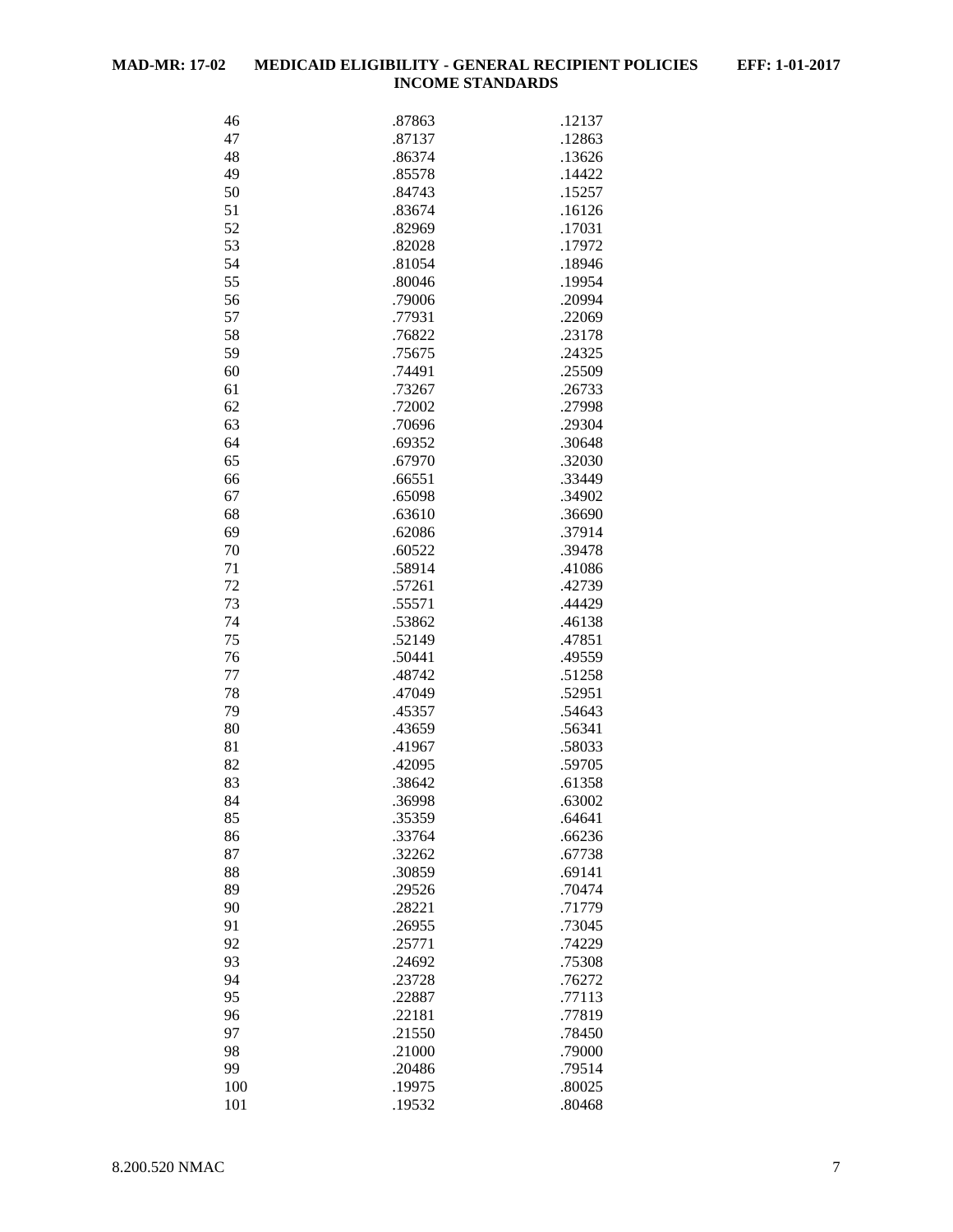| 102 | .19054 | .80946 |
|-----|--------|--------|
| 103 | .18437 | .81563 |
| 104 | .17856 | .82144 |
| 105 | .16962 | .83038 |
| 106 | .15488 | .84512 |
| 107 | .13409 | .86591 |
| 108 | .10068 | .89932 |
| 109 | .04545 | .95455 |

[8.200.520.14 NMAC - Rp, 8.200.520.14 NMAC, 8/28/2015]

#### <span id="page-7-0"></span>**8.200.520.15 SUPPLEMENTAL SECURITY INCOME (SSI) LIVING ARRANGEMENTS:**

**A.** Individual living in his or her own household who own or rent:

Payment amount: \$735 Individual \$1,103 Couple

**B.** Individual receiving support and maintenance payments: For an individual or couple living in his or her own household, but receiving support and maintenance from others (such as food, shelter or clothing), subtract the value of one third reduction (VTR).

Payment amount:  $$735 - $245 = $490$  Individual

 $$1,103 - $368 = $735$  Couple

**C.** Individual or couple living household of another: For an individual or couple living in another

person's household and not contributing his or her pro-rata share of household expenses, subtract the VTR.

|    | Payment amount:                              | $$735 - $245 = 490$ Individual |
|----|----------------------------------------------|--------------------------------|
|    |                                              | $$1,103 - $368 = $735$ Couple  |
| D. | Child living in home with his or her parent: |                                |
|    | Payment amount:                              | \$735                          |
| E. | Individual in institution:                   |                                |
|    | Payment amount:                              | \$30.00                        |

[8.200.520.15 NMAC - Rp, 8.200.520.15 NMAC, 8/28/2015; A/E, 3/1/2017]

#### <span id="page-7-1"></span>**8.200.520.16 MAXIMUM COUNTABLE INCOME FOR INSTITUTIONAL CARE MEDICAID AND HOME AND COMMUNITY BASED WAIVER SERVICES (HCBS) CATEGORIES:** Effective January 1, **2017**, the maximum countable monthly income standard for institutional care medicaid and the home and

community based waiver categories is \$2,205.

[8.200.520.16 NMAC - Rp, 8.200.520.16 NMAC, 8/28/2015; A/E, 3/1/2017]

#### <span id="page-7-2"></span>**8.200.520.17 MAXIMUM COUNTABLE INCOME FOR CHILDREN YOUTH AND FAMILIES**

**(CYFD):** Effective July 1, 1995, the maximum countable monthly income standard for CYFD medicaid is \$231.00. [8.200.520.17 NMAC - Rp, 8.200.520.17 NMAC, 8/28/2015]

#### <span id="page-7-3"></span>**8.200.520.18 SSI RELATED CATEGORIES - DEEMING INCOME WHEN AN APPLICANT CHILD IS LIVING WITH INELIGIBLE PARENT:**

- **A.** Monthly computation:
	- **(1)** total gross unearned income of parent;
- **(2)** deduct living allowance for ineligible child and SSI-eligible sponsored alien (one half of the monthly SSI FBR LA code  $A^*$ ) for each ineligible child/SSI-eligible sponsored alien);
	- **(3)** subtotal;
	- **(4)** deduct \$20.00 general income exclusion 20.00;
	- **(5)** unearned income subtotal;
	- **(6)** total gross earned income of parent;
	- **(7)** deduct any remaining allocation for ineligible child and/or SSI-eligible sponsored alien;

see Paragraph (2) above;

**(8)** subtotal;

**(9)** deduct any remaining portion of the \$20.00 general income exclusion only if not already totally deducted in Paragraph (4) above;

- **(10)** subtotal;
- **(11)** deduct \$65.00; do not apply this deduction if the only income is unearned 65.00;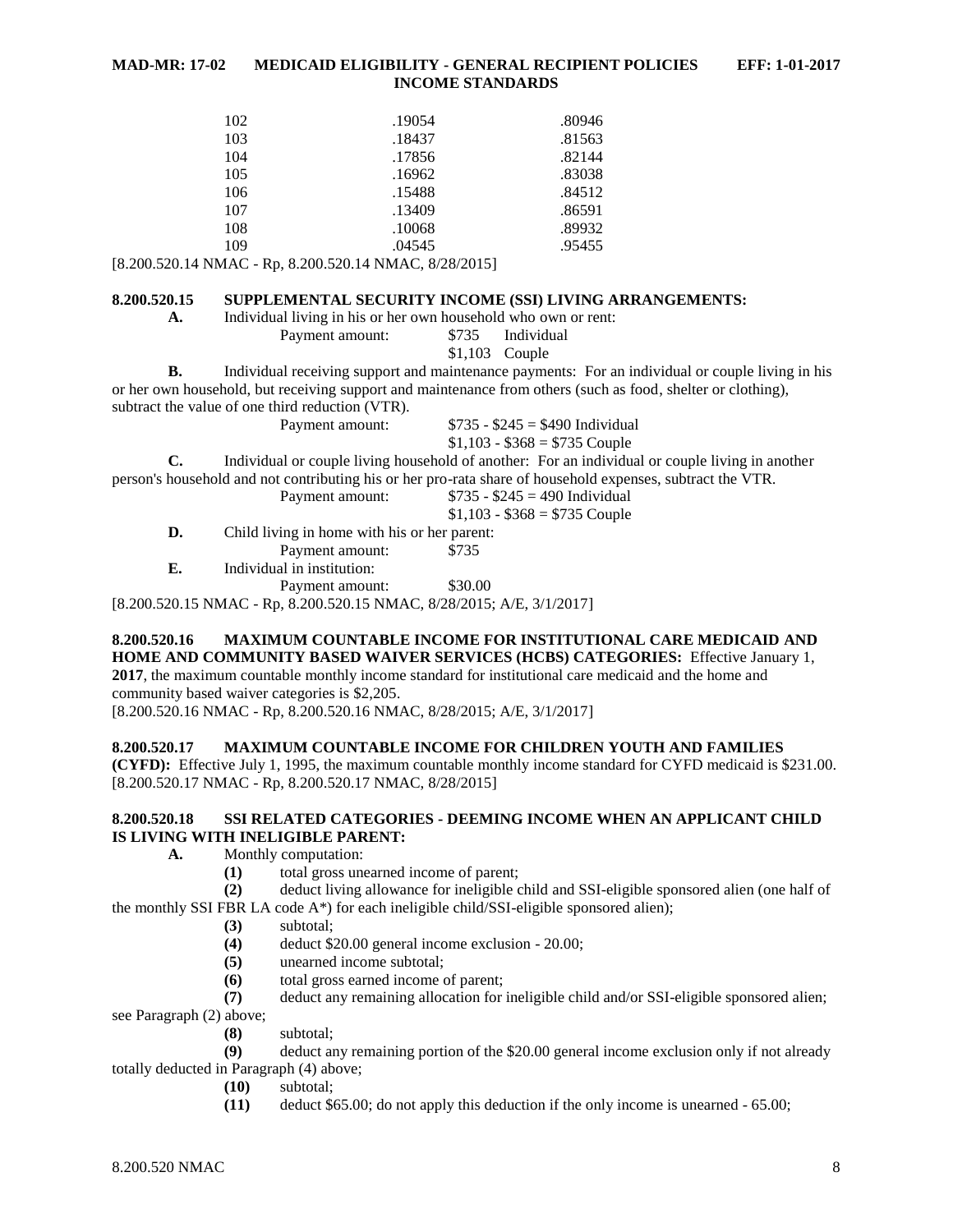- **(12)** subtotal;
- **(13)** subtract one-half of Paragraph (12); do not apply this deduction if the only income is

unearned;

- **(14)** earned income subtotal;
- **(15)** total of Paragraph (5) plus Paragraph (14);
- **(16)** deduct parental allocation (1 parent = SSI FBR for an individual LA code A\*) (2 parents
- $=$  SSI FBR for an eligible couple LA code A\*);

**(17)** income deemed to applicant child; if there is more than one applicant child, divide this amount equally between the children: **\*** LA Code A = the full SSI FBR for an individual or a couple.

**B.** If the deemed income plus the applicant child's separate income exceeds the income standard for an individual, the applicant child is not eligible for that month.

[8.200.520.18 NMAC - Rp, 8.200.520.18 NMAC, 8/28/2015]

#### <span id="page-8-0"></span>**8.200.520.19 LIFE EXPECTANCY TABLES: A. Males:**

| д.               | <b>NIAICS.</b> |     |            |     |            |
|------------------|----------------|-----|------------|-----|------------|
|                  | Life           |     | Life       |     | Life       |
| Age              | expectancy     | Age | expectancy | Age | expectancy |
| $\boldsymbol{0}$ | 71.80          | 40  | 35.05      | 80  | 6.98       |
| $\,1$            | 71.53          | 41  | 34.15      | 81  | 6.59       |
| $\overline{c}$   | 70.58          | 42  | 33.26      | 82  | 6.21       |
| 3                | 69.62          | 43  | 32.37      | 83  | 5.85       |
| $\overline{4}$   | 68.65          | 44  | 31.49      | 84  | 5.51       |
| 5                | 67.67          | 45  | 30.61      | 85  | 5.19       |
| $\overline{6}$   | 66.69          | 46  | 29.74      | 86  | 4.89       |
| $\sqrt{ }$       | 65.71          | 47  | 28.88      | 87  | 4.61       |
| 8                | 64.73          | 48  | 28.02      | 88  | 4.34       |
| 9                | 63.74          | 49  | 27.17      | 89  | 4.09       |
| 10               | 62.75          | 50  | 26.32      | 90  | 3.86       |
| 11               | 61.76          | 51  | 25.48      | 91  | 3.64       |
| 12               | 60.78          | 52  | 24.65      | 92  | 3.43       |
| 13               | 59.79          | 53  | 23.82      | 93  | 3.24       |
| 14               | 58.82          | 54  | 23.01      | 94  | 3.06       |
| 15               | 57.85          | 55  | 22.21      | 95  | 2.90       |
| 16               | 56.91          | 56  | 21.43      | 96  | 2.74       |
| 17               | 55.97          | 57  | 20.66      | 97  | 2.60       |
| 18               | 55.05          | 58  | 19.90      | 98  | 2.47       |
| 19               | 54.13          | 59  | 19.15      | 99  | 2.34       |
| 20               | 53.21          | 60  | 18.42      | 100 | 2.22       |
| 21               | 52.29          | 61  | 17.70      | 101 | 2.11       |
| 22               | 51.38          | 62  | 16.99      | 102 | 1.99       |
| 23               | 50.46          | 63  | 16.30      | 103 | 1.89       |
| 24               | 49.55          | 64  | 15.62      | 104 | 1.78       |
| 25               | 48.63          | 65  | 14.96      | 105 | 1.68       |
| 26               | 47.72          | 66  | 14.32      | 106 | 1.59       |
| 27               | 46.80          | 67  | 13.70      | 107 | 1.50       |
| 28               | 45.88          | 68  | 13.09      | 108 | 1.41       |
| 29               | 44.97          | 69  | 12.50      | 109 | 1.33       |
| 30               | 44.06          | 70  | 11.92      | 110 | 1.25       |
| 31               | 43.15          | 71  | 11.35      | 111 | 1.17       |
| 32               | 42.24          | 72  | 10.80      | 112 | 1.10       |
| 33               | 41.33          | 73  | 10.27      | 113 | 1.02       |
| 34               | 40.23          | 74  | 9.27       | 114 | 0.96       |
| 35               | 39.52          | 75  | 9.24       | 115 | 0.89       |
| 36               | 38.62          | 76  | 8.76       | 116 | 0.83       |
| 37               | 37.73          | 77  | 8.29       | 117 | 0.77       |
| 38               | 36.83          | 78  | 7.83       | 118 | 0.71       |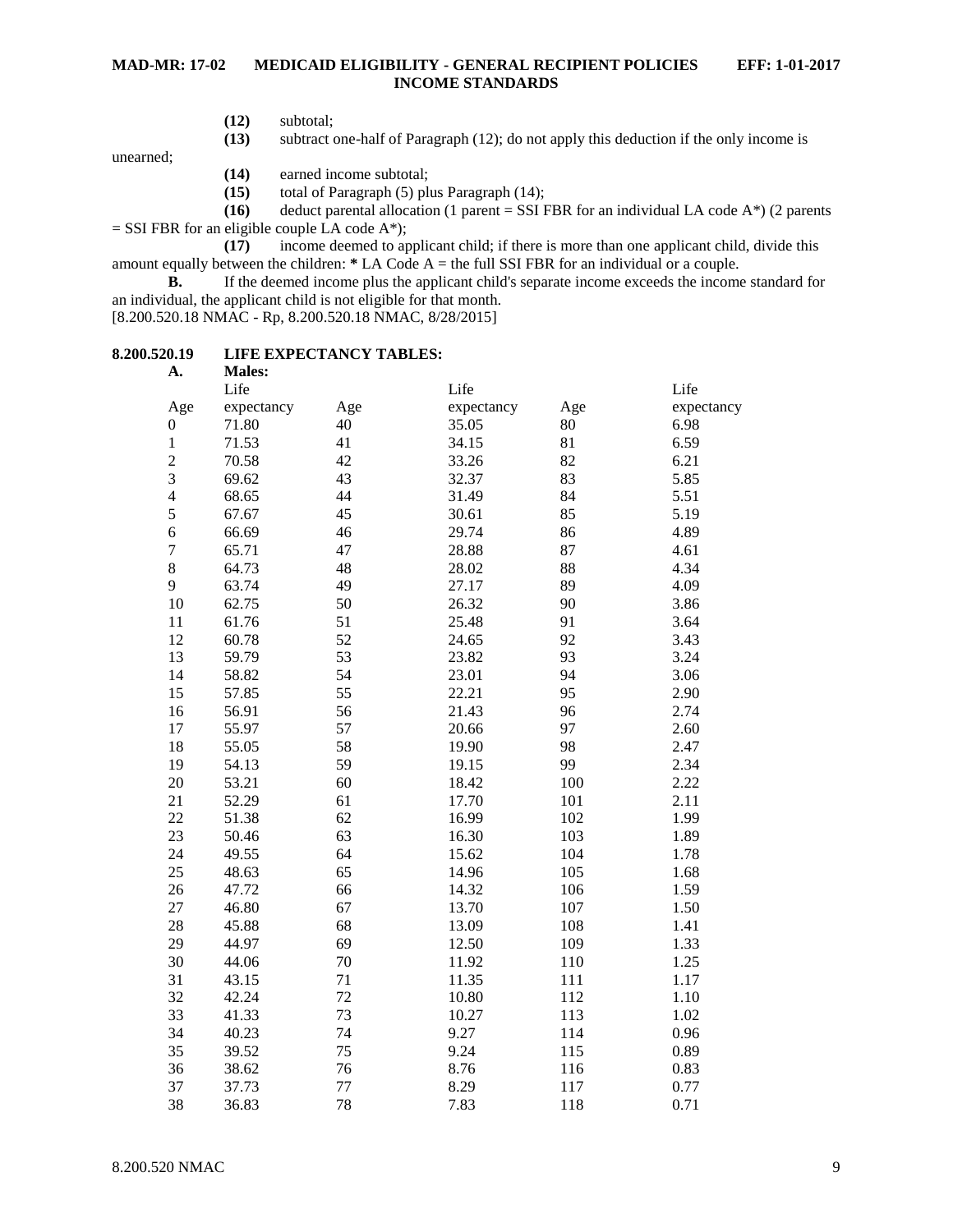| 39<br><b>B.</b>  | 35.94<br><b>Females:</b> | 79  | 7.40       | 119 | 0.66       |
|------------------|--------------------------|-----|------------|-----|------------|
|                  | Life                     |     | Life       |     | Life       |
| Age              | expectancy               | Age | expectancy | Age | expectancy |
| $\boldsymbol{0}$ | 78.79                    | 40  | 40.61      | 80  | 9.11       |
| $\mathbf{1}$     | 78.42                    | 41  | 39.66      | 81  | 8.58       |
| $\overline{c}$   | 77.48                    | 42  | 38.72      | 82  | 8.06       |
| $\overline{3}$   | 76.51                    | 43  | 37.78      | 83  | 7.56       |
| $\overline{4}$   | 75.54                    | 44  | 36.85      | 84  | 7.08       |
| 5                | 74.56                    | 45  | 35.92      | 85  | 6.63       |
| $\overline{6}$   | 73.57                    | 46  | 35.00      | 86  | 6.20       |
| $\overline{7}$   | 72.59                    | 47  | 34.08      | 87  | 5.79       |
| 8                | 71.60                    | 48  | 33.17      | 88  | 5.41       |
| 9                | 70.61                    | 49  | 32.27      | 89  | 5.05       |
| 10               | 69.62                    | 50  | 31.37      | 90  | 4.71       |
| 11               | 68.63                    | 51  | 30.48      | 91  | 4.40       |
| 12               | 67.64                    | 52  | 29.60      | 92  | 4.11       |
| 13               | 66.65                    | 53  | 28.72      | 93  | 3.84       |
| 14               | 65.67                    | 54  | 27.86      | 94  | 3.59       |
| 15               | 64.68                    | 55  | 27.00      | 95  | 3.36       |
| 16               | 63.71                    | 56  | 26.15      | 96  | 3.16       |
| 17               | 62.74                    | 57  | 25.31      | 97  | 2.97       |
| 18               | 61.77                    | 58  | 24.48      | 98  | 2.80       |
| 19               | 60.80                    | 59  | 23.67      | 99  | 2.64       |
| 20               | 59.83                    | 60  | 22.86      | 100 | 2.48       |
| 21               | 58.86                    | 61  | 22.06      | 101 | 2.34       |
| 22               | 57.89                    | 62  | 21.27      | 102 | 2.20       |
| 23               | 56.92                    | 63  | 20.49      | 103 | 2.06       |
| 24               | 55.95                    | 64  | 19.72      | 104 | 1.93       |
| 25               | 54.98                    | 65  | 18.96      | 105 | 1.81       |
| 26               | 54.02                    | 66  | 18.21      | 106 | 1.69       |
| 27               | 53.05                    | 67  | 17.48      | 107 | 1.58       |
| 28               | 52.08                    | 68  | 16.76      | 108 | 1.48       |
| 29               | 51.12                    | 69  | 16.04      | 109 | 1.38       |
| 30               | 50.15                    | 70  | 15.35      | 110 | 1.28       |
| 31               | 49.19                    | 71  | 14.66      | 111 | 1.19       |
| 32               | 48.23                    | 72  | 13.99      | 112 | 1.10       |
| 33               | 47.27                    | 73  | 13.33      | 113 | 1.02       |
| 34               | 46.31                    | 74  | 12.68      | 114 | 0.96       |
| 35               | 45.35                    | 75  | 12.05      | 115 | 0.89       |
| 36               | 44.40                    | 76  | 11.43      | 116 | 0.83       |
| 37               | 43.45                    | 77  | 10.83      | 117 | 0.77       |
| 38               | 42.50                    | 78  | 10.24      | 118 | 0.71       |
| 39               | 41.55                    | 79  | 9.67       | 119 | 0.66       |

[8.200.520.19 NMAC - Rp, 8.200.520.19 NMAC, 8/28/2015]

## <span id="page-9-0"></span>**8.200.520.20 COVERED QUARTER INCOME STANDARD:**

| Date                  | Calendar Quarter Amount      |
|-----------------------|------------------------------|
| Jan 2017 - Dec. 2017  | \$1,300 per calendar quarter |
| Jan 2016 - Dec. 2016  | \$1,260 per calendar quarter |
| Jan 2015 - Dec. 2015  | \$1,220 per calendar quarter |
| Jan 2014 - Dec. 2014  | \$1,200 per calendar quarter |
| Jan 2013 - Dec. 2013  | \$1,160 per calendar quarter |
| Jan 2012 - Dec. 2012  | \$1,130 per calendar quarter |
| Jan. 2011 - Dec. 2011 | \$1,120 per calendar quarter |
| Jan. 2010 - Dec. 2010 | \$1,120 per calendar quarter |